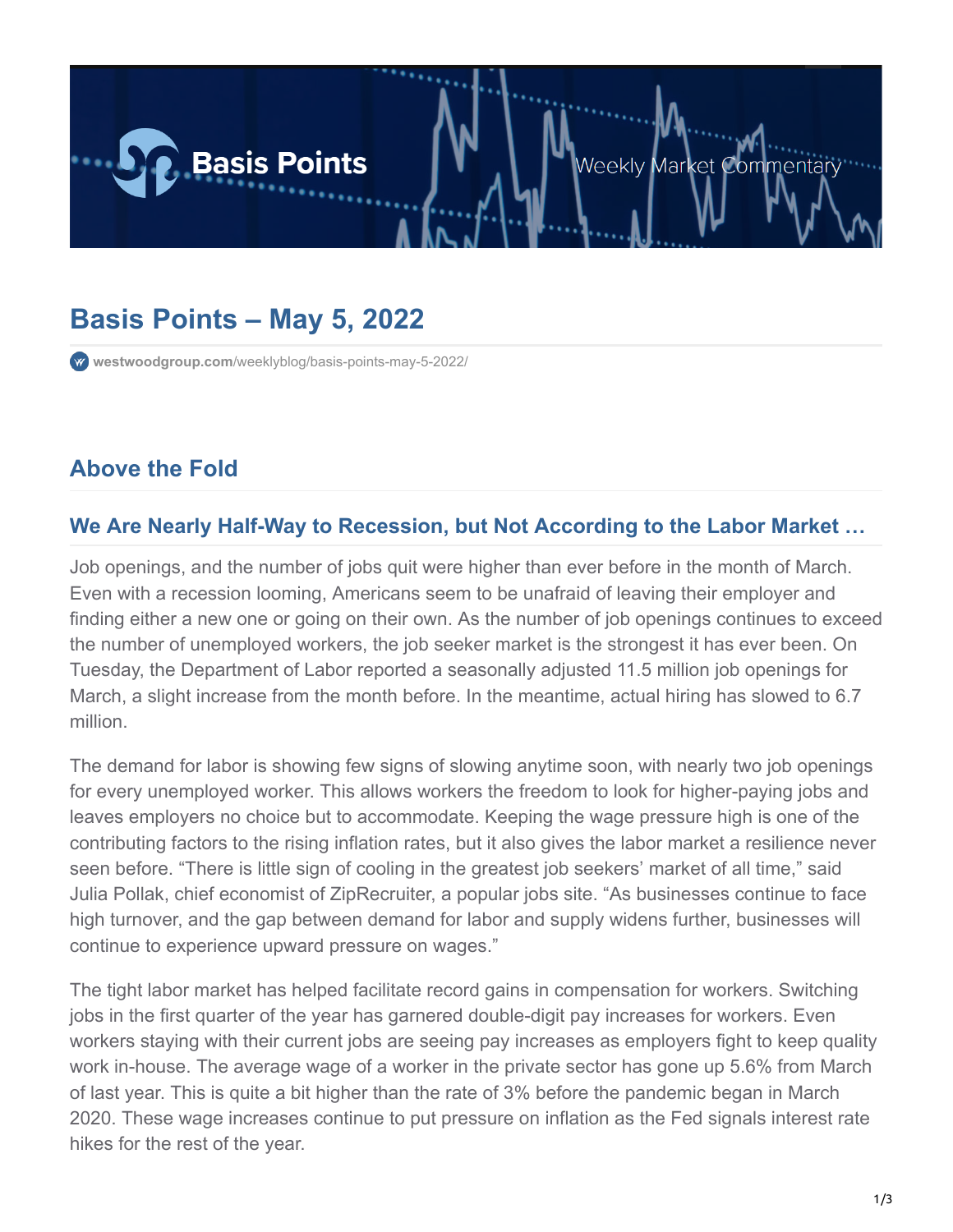# **Three Things**

#### **Fed Executes First 50-Basis-Point Hike in 22 Years**

The Federal Reserve approved an uncommon half-point interest rate increase and announced plans to reduce its \$9 trillion asset portfolio starting next month. The reduction plan (also called quantitative tightening) will allow up to \$30 billion in Treasuries and \$17.5 billion in mortgage bonds to roll off every month in June, July and August, then increasing in the following months to \$60 billion and \$35 billion, respectively.

#### **Paramount+ and Peacock Reveal Streaming Strength**

Shortly after streaming giant Netflix reported a declining customer base for the first time in decades, Paramount+ and Peacock reveal steady increases in subscribers. Peacock saw a Q1 30% increase in paid subscribers, while Paramount+ subscriber numbers jumped 20%, adding 6.8 million subscribers with the releases of "Halo" and "Star Trek: Picard" being received generally well by viewers. The inclusion of NFL games and cheaper ad-supported subscription plans give both Paramount+ and Peacock a slight edge over Netflix. As more studios create their own streaming platforms, Netflix may be forced to relinquish rights to some fan favorites. The good news is that Netflix produces great content and has a new potential revenue source in the millions of password "sharers" that could become paying customers.

### **Continued Bond Rout Pushes 10-Year Yield Above 3%**

The yield on a 10-Year Treasury hit 3% on Monday, something that hasn't happened since 2018. In what is being considered the worst bond rout in decades, the yield has jumped from 1.495% at the end of last year. The 10-year is a common reference for everything from student loans to mortgages. Bond yields reflect the expectations of short-term interest rates over the life of a bond.

## **In the Know**

### **Inflation Might Be High, but We've Experienced Much Worse**

Since the United States declared independence in 1776, the highest year-over-year inflation rate observed was 29.78% in 1778. But that reading was slightly "unofficial." In the period of time since 1913, when the CPI (Consumer Price Index) was introduced, the highest inflation rate observed was 19.66% in 1917.